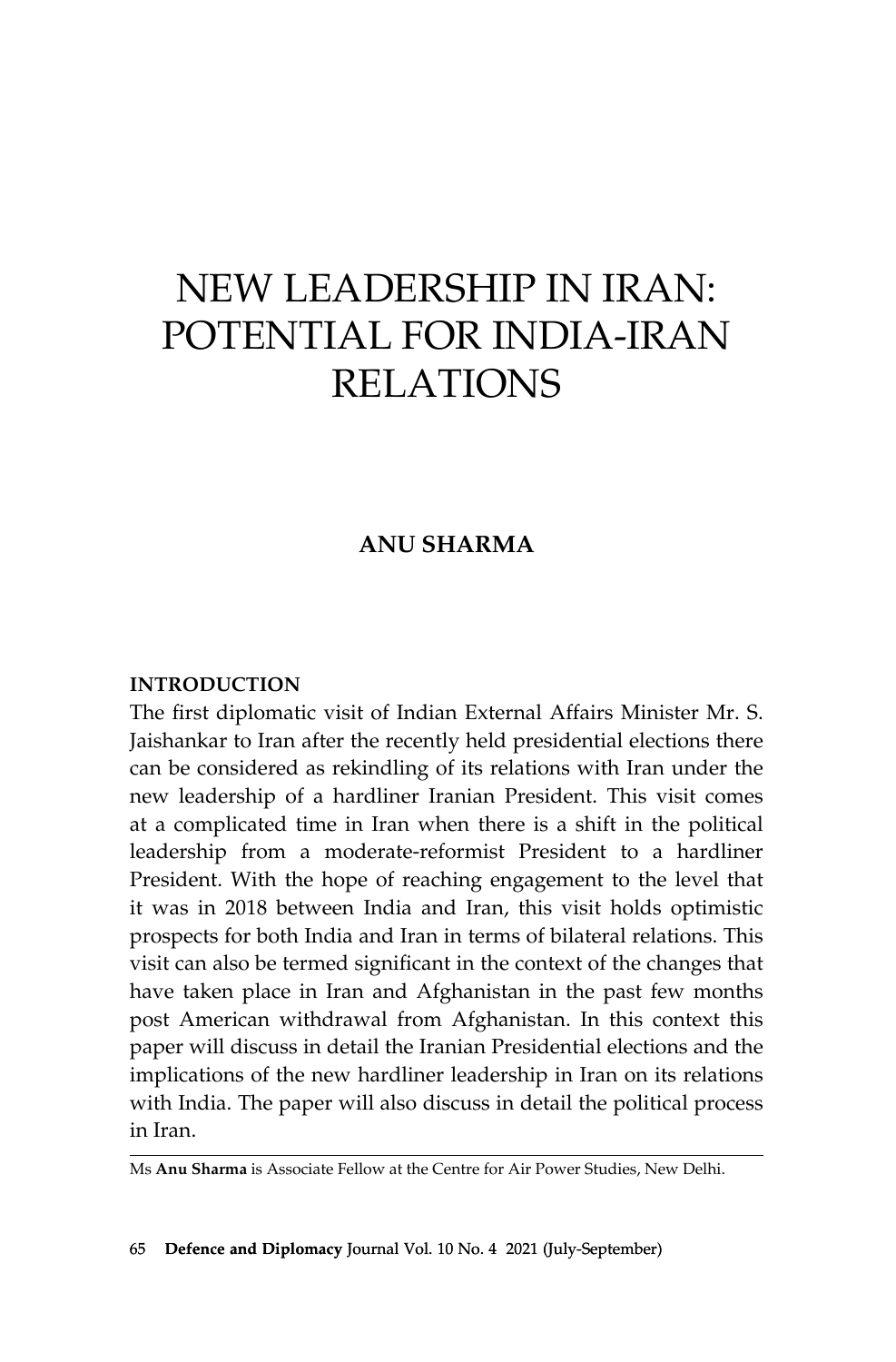Iran held its 13th Presidential elections on June 18, 2021 and elected Ebrahim Raisi, the hardliner candidate as the next President of Iran to succeed Hassan Rouhani on August 3, 2021. These polls were crucial for Iran in a number of ways. The previous President of Iran Hassan Rouhani could not contest election for the third successive term constitutionally, eventually leaving Iran's regional role, nuclear deal negotiations with the West and the crumbling Iranian economy under the pressures of sanctions and COVID-19 pandemic. The much-awaited elections are happening after 2013 when moderatereformists won the majority and formed the government. However, unlike the last two terms, this time the hardliners—also referred to as principalists or conservatives—won the elections to the Presidential office. In this context it becomes pertinent to discuss and understand the political structure of Iran as well as analyse the implications of the new President in Iran on India-Iran bilateral relations.

Iran's Guardian Council,<sup>1</sup> responsible for vetting the candidates for the Presidential elections on May 25, 2021, released the list of seven candidates from a list of total 592 candidates which included the names of Saeed Jalili, Ebrahim Raisi, Alireza Zakani, Amir Hossein Qazizadeh Hashemi, Mohsen Mehralizadeh, Mohsen Rezaei Mirgha'ed, and Abdol Naser Hemmati. The Guardian Council disqualified many candidates, including former Iranian President Mahmoud Ahmedinejad, current Vice-President Eshaq Jahangiri and the former Parliament Speaker and key nuclear negotiator, Ali Larijani. Many leaders along with the incumbent Iranian President Hassan Rouhani expressed disappointment over the selection process of the Guardian Council. The rejection of the candidatures of Eshaq Jahangiri and Ali Larijani was an unpredicted move of the Guardian Council.<sup>2</sup> It was suspected that at that time if Ali Larijani had contested elections, it could have tilted the support in favour of the moderate-reformist camp. However, this remains an obscure speculation. This could have led to him to emerge as one

<sup>1.</sup> The Guardian Council also known as *Shūrā-ye Negahbān* is responsible to vet candidates and oversee elections in Iran. It is a 12-member council of jurists nominated by the Supreme Leader of Iran and the Supreme Judicial Council appointed by the Iranian Parliament or the *Majlis*.

<sup>2.</sup> Maziar Motamedi, "Iran's Guardian Council Disqualifies Most Presidential Hopefuls", Al Jazeera, May 25, 2021, at https://www.aljazeera.com/news/2021/5/25/iransguardian-council-disqualifies-most-presidential-candidates. Accessed on July 16, 2021.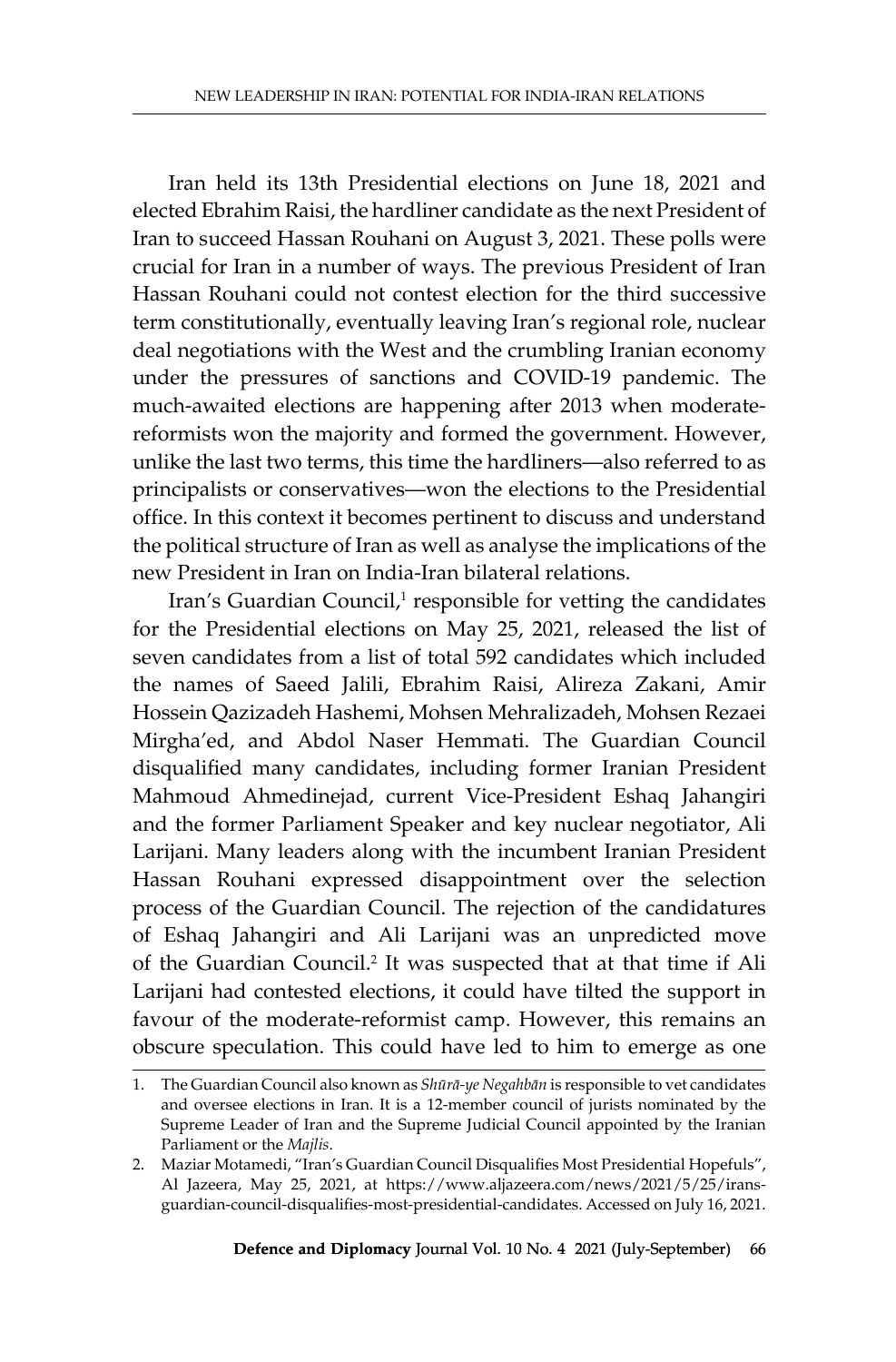of the main contenders against the now-elected President Ebrahim Raisi. The closed selection process of the Guardian Council has led to speculations that corruption could have been one of the reasons for the rejection of Ali Larijani's candidature in the 2021 Presidential elections in Iran. It is widely speculated that through these rejections the Guardian Council paved the way for the election of a hardliner candidate as the next President of Iran.<sup>3</sup> A number of experts on Iranian affairs are of the view that the lack of detailed plans to tackle the issues related to nuclear negotiations and sanctions-related negotiations with the world powers along with increasing inflation, unemployment, water shortage and more recently the COVID-19 pandemic could be the reasons for the unwillingness of voters to come out and vote. In this context, the following section will briefly discuss the political structure of Iran and how it differs from other democratic forms of government prevalent globally.

#### **Political Landscape of Iran**

The government structure in the Islamic Republic of Iran is based on an Islamic theocracy comprised of the elements of a presidential democracy. However, different from any other form of a Presidential form of Democracy, in the case of Iran the ultimate authority is vested with the "Supreme Leader". The Supreme Leader in Iran is the head of state and also the highest ranking political and religious authority. Even though elections are held at regular intervals in Iran, due to this position and authority of the Supreme Leader it is often referred to as authoritarian form of government. The President in Iran is the second highest ranking official with decisions relating to economic policymaking vested in his authority. But the Supreme Leader commands all the matters of foreign and domestic security. Still, the power of the President is restricted by the Constitution of Iran which subordinates the entire executive branch to the Supreme Leader. The President is assisted by a cabinet of 22 ministers and this Council of Ministers is validated by the *Majlis* (Parliament).

<sup>3.</sup> Parisa Hafezi, "Khamenei Protégé Wins Iran Elections amidst Low Turn-out", Reuters, June 20, 2021, at https://www.reuters.com/world/middle-east/irans-sole-moderatepresidential-candidate-congratulates-raisi-his-victory-state-2021-06-19/. Accessed on July 17, 2021.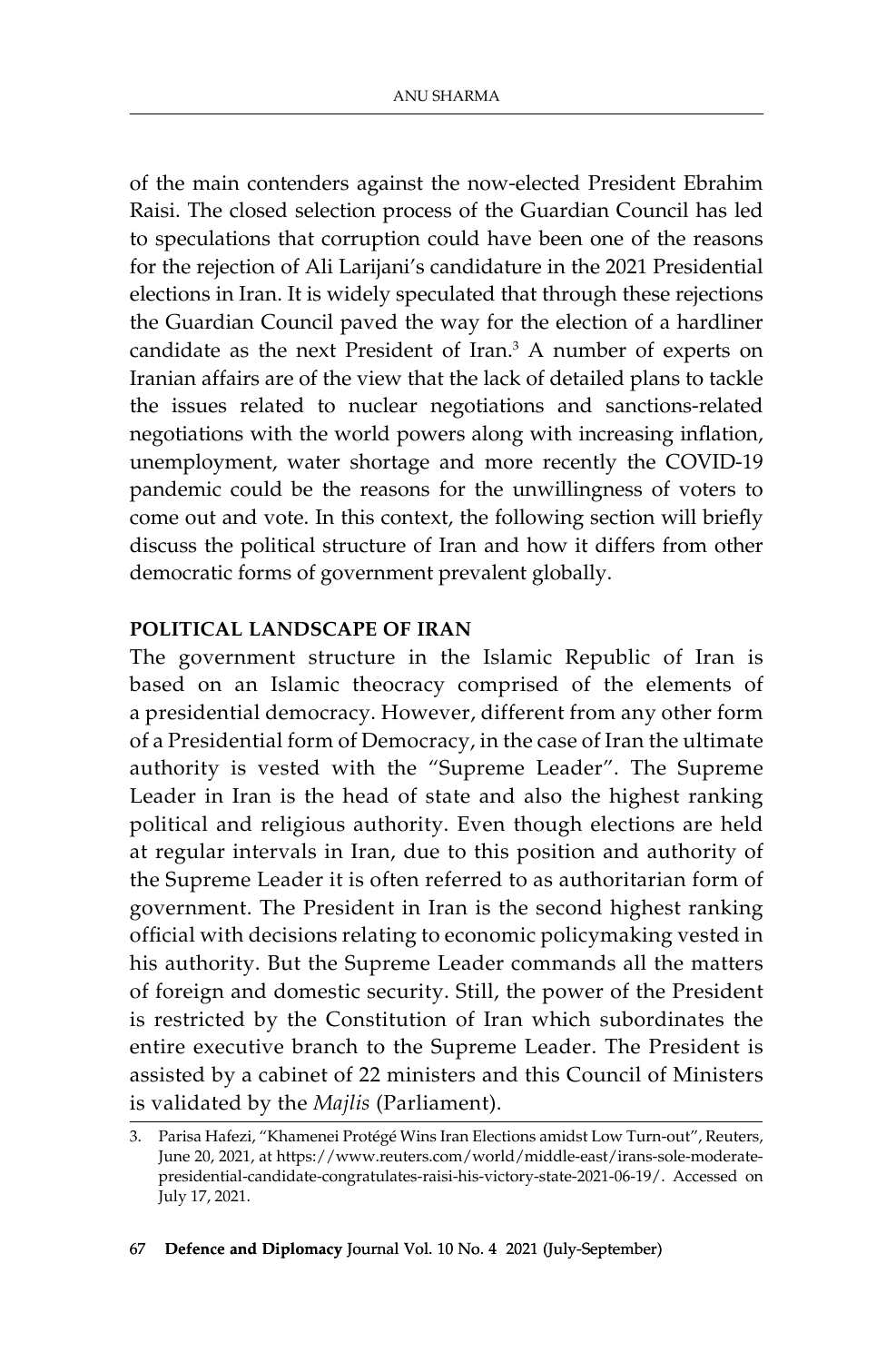The significant aspect of Iranian political landscape is that it consists of three main ideological streams, i.e., the hardliners or conservatives or principalists, the moderates and the reformists. The hardliners, who are in favour of expanding its nuclear programme; moderates who are in favour of maintaining the status quo; and the reformists who largely want to transform the internal theocratic structure of Iran. The reformists have also assured the lessening of social restrictions, along with press freedom and accountability on human rights. Reformists also underline the fact that the Iranian state is the primary republic in which Islam acts both as the vanguard and a check on the traditional institutions of power. However, as against this the hardliners largely adhere to the rigid doctrine initiated after the Iranian Revolution of 1979. In such a scenario, the new hardliner President in power in Iran could lead to its facing the rigid rules both in domestic as well as foreign affairs. The dichotomic political order in Iran often leads to both sections constantly conflicting with each other. One part of it is the institutions which function in the democratic system, i.e., the directly elected President, an elected national assembly and a government accountable to the assembly. The other part of this political order ardently defends the ideology and principles of the Islamic Revolution (1979) which eventually leads to the weakened democratic characters of this theocracy.

As mentioned above, there were seven candidates that were approved by the Guardian Council responsible for vetting the Presidential candidates for the 2021 elections. Out of these, the majority of candidates (five out of seven candidates) were the hardliners/conservatives, namely, Amir Hossein Qazizadeh, Saeed Jalili, Ebrahim Raisi, Alireza Zakani and Mohsen Rezaei Mirgha'ed, along with the approval of two other names, one a reformist candidate, Mohsen Mehralizadeh, and the other a moderate candidate, Abdol Naser Hemmati. However, it is being argued that a disciplined Iran led by a hardliner president can be more confident in dealing with the West, especially the US. But this seems like the beginning of another round of hostility in the already strained US-Iran relations. Furthermore, there has been fervent discussion that this win for the hardliners could also be related to the rising dissatisfaction quotient amongst the Iranian population due to various internal factors and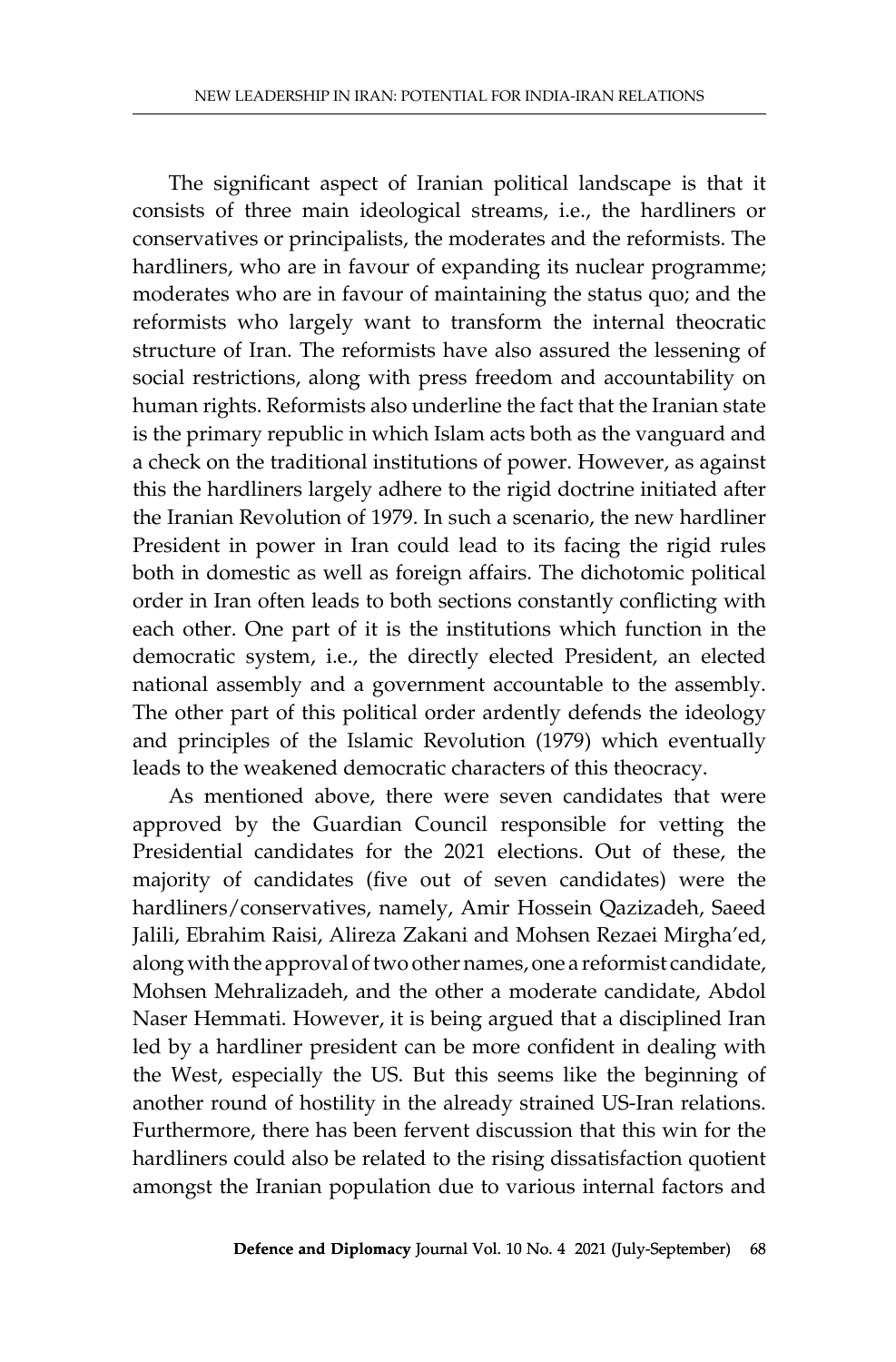the inability of the Rouhani government to fulfil its promises after coming to power.

The winning of the hardliner candidate sends a clear signal to the West regarding Tehran's actual political purposes and stance in regional and global politics. This was made clear by the denial of the President-elect Ebrahim Raisi's refusal to hold talks with the US President Joe Biden. However, it was speculated that if the hardliners win, then at the domestic level there would be a single rule in Iran which could restrain the actions of various powerful institutions of the nation like the Revolutionary Guards and currently their struggle with the moderate-reformist government. Also, the Iranian military establishment is likely to kowtow to the policy changes made by the hardliners in the government. Moreover, the new hardliner President elected in Iran makes the situation a bit tough for the US to ease out the creases in its bilateral relations with Iran, while reining in Iran's nuclear ambitions. President Ebrahim Raisi himself is a hardliner cleric and has held several positions in Iran's judicial system. As mentioned above, the Supreme Leader is responsible for the foreign policy decision making, so the crucial role of the President remains to oversee the process as to how Iranian foreign policy plays out. President Raisi being the protégé of the Supreme Leader Khamenei plays in his favour. Even though the hardliners in Iran have voiced their criticism of the nuclear deal in the past, there are chances that the new hardliner government will support bringing the nuclear deal back on track. This is due to the general consensus in Iran that the nation could only stabilise economically through the benefits that come as part and parcel of the nuclear deal.<sup>4</sup>

The Iranian public feel that the Rouhani government has failed to provide the economic incentives, yet they remain indecisive of whether the hardliner President would be able to rectify the Iranian economy and serve the people. Plus, public dissatisfaction has also been simmering in Iran due to its increased pressure on dissenting voices and restrictions on political and social freedoms. In the current elections President Raisi swept more than 60 per cent of the 28.9 million votes even though the current elections witnessed the lowest

<sup>4.</sup> Kali Robinson, "What is the Iran Nuclear Deal?", *CFR*, June 29, 2021, at https://www. cfr.org/backgrounder/what-iran-nuclear-deal. Accessed on July 21, 2021.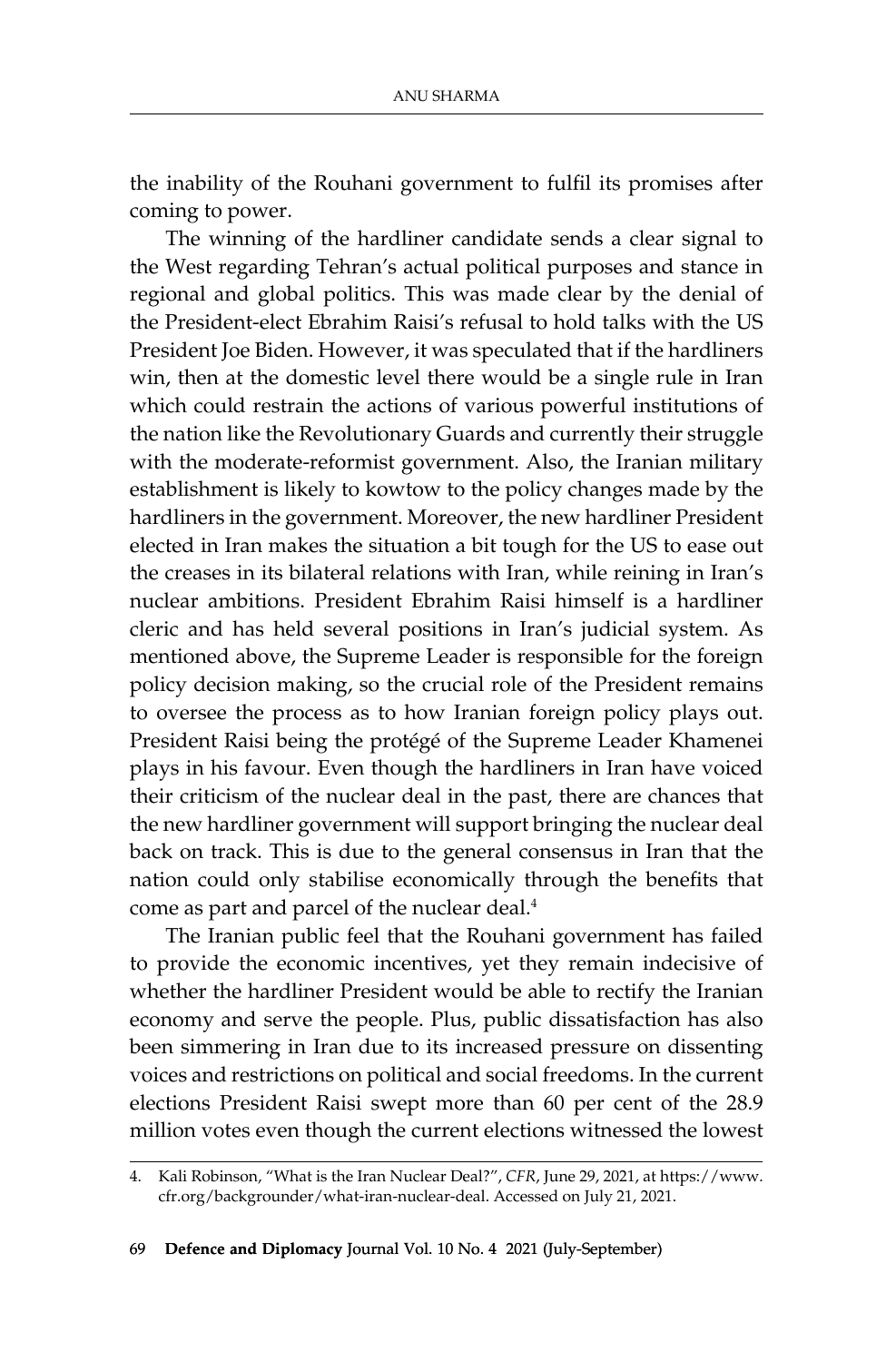turnout in the history of Iran, clearly showing the rising discontent amongst the Iranian public.<sup>5</sup> So, the new President Raisi is clearly faced with the issues related to jumpstarting the economy and easing the financial pressure being faced by the Iranian population. Though it cannot be ignored that a lot of it depends on Iran's negotiations with the West and especially the US related to the removal of sanctions which is required to sustain its economy. Furthermore, in his first interview after elections President Raisi had refused to negotiate with the American demands related to Tehran's missile programme and Tehran's support of regional militias.<sup>6</sup> The following section will discuss briefly Iran's relations with the West and the major power play happening in Iran, including the roles of Russia, China and India as well as the effect of regional dynamics related to the violent situation unfolding in Afghanistan.

#### **Major Power Play in West Asia**

The geographical location of the West Asian region has always been a reason for the increased role of the major powers in this region. Added to this is the presence of huge hydrocarbon resources which has made this region the theatre of great power competition with major powers, such as the US, Russia, China and the European powers, vying for resources and influence in this region. The regional political scenario has also compelled these major powers to play a more pronounced role for their own interests or the interests of their allies in the region. Though the US is still a dominant military actor, China's expanding influence and Russia's renewed interest both pose challenges to US interests in the region. The US and Russia had been involved in the West Asian regional affairs for long but China—though heavily dependent on the energy resources of this region—is not an active player in West Asian politics. The nuclear deal between Iran and P5+1 countries also changed the regional dynamics of West Asia with a number of American allies becoming vocal on their resentment against this deal. Iran reached this nuclear agreement with P5+1 countries in 2015 which resulted in the removal

<sup>5.</sup> Parisa Hafezi, n. 3.

<sup>6.</sup> "Iran President Takes Hardline, Refuses to Meet Biden", *The Hindu*, June 21, 2021, at https://www.thehindubusinessline.com/news/world/iran-president-elect-takeshard-line-refuses-to-meet-biden/article34898018.ece. Accessed on July 17, 2021.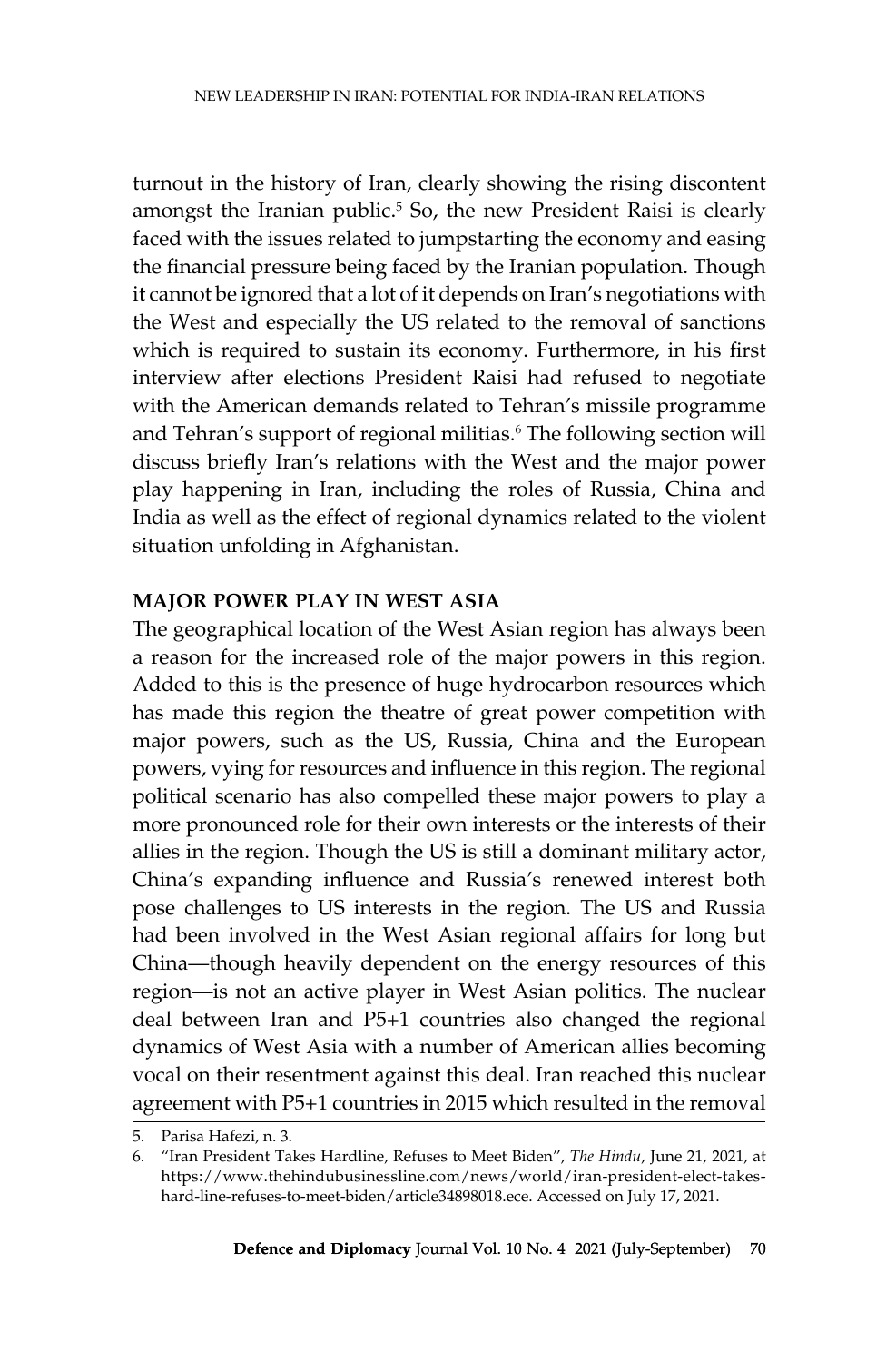of sanctions from the already crippled Iranian economy. However, the situation again turned for the worse when the US withdrew from the deal in 2018.

With the new President coming to power in the US, there emerged the hope amongst the experts within Iran and around the world that there would be chances of revival of the nuclear deal. However, former US President Donald Trump backed out from this deal in 2018 bringing Iran and the US at loggerheads with tensions simmering in the region of a possible conflict between the US and Iran. In all of this, there emerged two major supporters for Iran, i.e., Russia and China, with both Russia and China aiming to increase their footprint and influence in the region as the American influence in the West Asian region seemed to be gradually fading. In such a scenario, various multimillion dollar deals between Iran and China have also made the US apprehensive. There are chances of a more active role of Russia in the West Asian region in the political and security fields; whereas an enhanced role of China can be seen in the fields of economy, trade and business. Nevertheless, Russia will also try to translate its role into the economic field apart from a more pronounced role in the political and security spheres to protect its growing economic interests. Both Russia and China have indicated their desire for a much deeper involvement in regional affairs by presenting their own regional security initiatives. With the aim of increasing its influence in the region the US had pushed for a more active engagement with the region which was visible in former US President Trump's initiative of normalising relations between Israel and the two Arab states, the UAE and Bahrain, through the signing of the Abraham Accords. In this scenario, the President-elect Raisi's comments of not negotiating on two terms proposed by the US for bringing the nuclear deal back on track provides a bleak picture of how Iran might deal with the wider world.

### **Situation in Afghanistan**

The violent unfolding situation in Afghanistan due to the withdrawal of the American troops and the Taliban's desperate attempts to catch hold of the reins of power there has raised concerns both in India and Iran. The recent visits by Indian External Affairs Minister,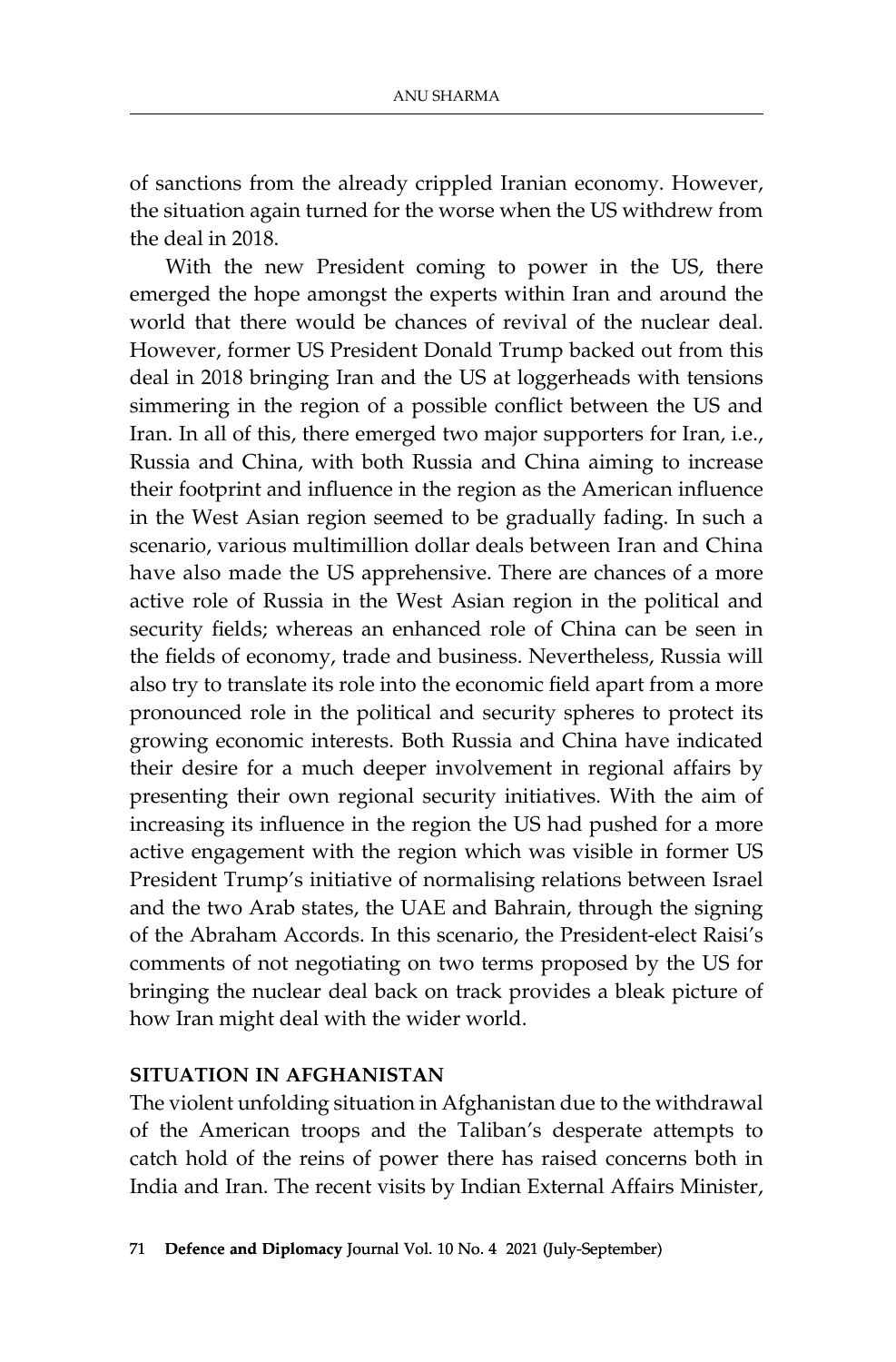S. Jaishankar to Tehran clearly indicates New Delhi's strong desires and concerns related to Afghanistan and visualising a mutual ally in Iran in order to counter the emerging violent situation. These concerns have also been addressed by the Iranian President Raisi who stressed the significance of close cooperation and coordination between India and Iran in developing regional peace and stability. President Raisi insisted that "Iran and India can play a constructive and useful role in ensuring security in the region, especially Afghanistan, and Tehran welcomes New Delhi's role in the establishment of security in Afghanistan."<sup>7</sup> Two visits by External Affairs Minister S. Jaishankar since July 2021 have been significant in giving fresh impetus to Indo-Iranian ties, especially at a time when the two nations have common interests in Afghanistan.

The geographic location of Afghanistan has always been an issue of concern and interest for both India and Iran. Dealing with the Taliban has been a point of divergence between New Delhi and Tehran which sees no convergence in the near future. In the case of Iran, the long border that it shares with Afghanistan pushes Tehran to keep the communication channels open between Tehran and the Taliban. On the other hand, for India, the lack of physical sharing of border provides New Delhi with a chance to contemplate the situation. At the same time, both New Delhi and Tehran have been in favour of establishing peace and stability in Afghanistan. In such a scenario, the current situation with the Taliban's power acquisition in Afghanistan becomes an issue of concern for both India and Iran, as both the nations have considerable stake in preventing Afghanistan from becoming a safe haven for international terrorism. In such a scenario, it becomes imperative for both the countries to collaborate and cooperate against the Taliban's offensive.8

Iran might also have to grapple with the refugee flow from Afghanistan, being its immediate neighbour, following the Taliban's

<sup>7.</sup> Rezaul H. Laskar, "Iran President Backs India's Role in Afghan Peace Process", *The Hindustan Times*, August 7, 2021, at https://www.hindustantimes.com/india-news/ iran-president-backs-india-s-role-in-afghan-peace-process-101628272022609.html. Accessed on August 12, 2021.

<sup>8.</sup> "Delhi and Tehran", *The Indian Express*, July 26, 2021, at https://indianexpress. com/article/opinion/editorials/afghanistan-crisis-taliban-rule-india-iran-7421959/. Accessed on August 12, 2021.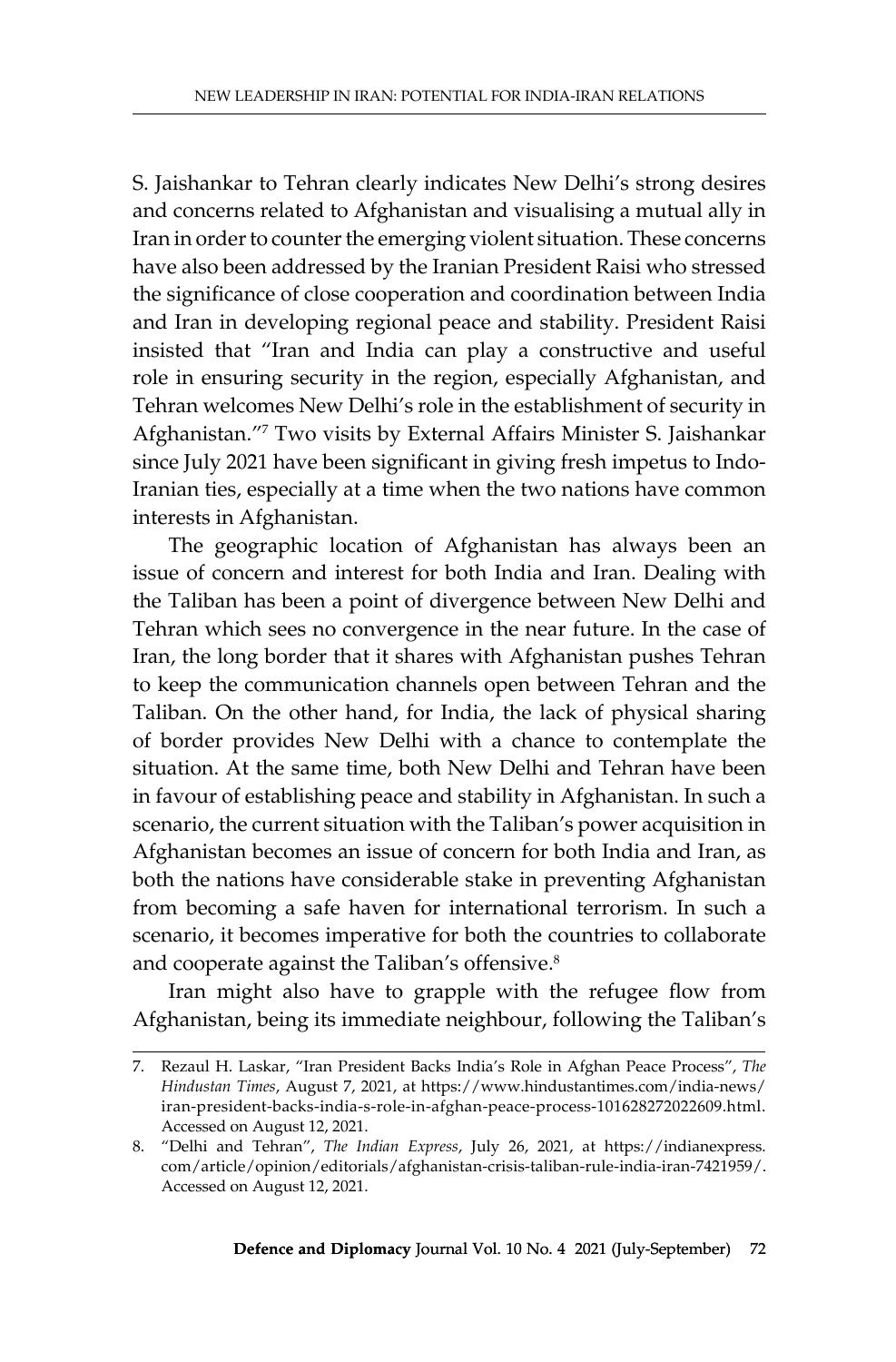offensive. Also, it will have to counter the threat of terror attacks from across the border. In the case of India, the massive aid and investments amounting to approximately \$3 billion are at stake, which requires New Delhi to step up its actions. Iran's communication channels through its proxies in the region can become a wise bet for India, making it a strong regional player in Afghanistan. India has been sending cargo and wheat shipments to Afghanistan through Chabahar, and was joined in 2020 by Uzbekistan for the joint use of Chabahar port. With the Taliban seizing control of Afghanistan, India's engagement vis-à-vis Chabahar port is likely to face serious challenges. It is pertinent to mention here that from February 2019 to January 2021 Chabahar port has already handled 123 vessels and 18 lakh tons of cargo.<sup>9</sup> According to MEA reports, it has processed more than 12 lakh tonnes of bulk cargo and 8,200 containers till November 2020.<sup>10</sup> This clearly indicates the great significance of this port for both India and Iran. In addition, India's desires to include the Chabahar port complex in the International North-South Transport Corridor (INSTC) means enhancement of the interests of New Delhi. As the security situation in Afghanistan becomes increasingly uncertain, Iranian ports acquire greater geo-economic salience. All these aspects push India to reboot its ties with Iran. At the same time, the omnipresent faultlines in the region along with the emerging Afghan situation might require India to carefully tread its way while reconstructing bilateral ties with Iran.

#### **India and Iran**

The new Iranian President welcomed the Indian External Affairs Minister Jaishankar, which signifies the good relations both the nations have enjoyed in the past. However, what can be achieved in this bilateral relationship between India and Iran remains to be seen in the future. As discussed in the paper, there are a number of

<sup>9.</sup> "JNPT, Deendayal ports offer discounts on vessel, cargo charges to boost trade at Chabahar port", *The Economic Times*, March 1, 2021, at https://energy.economictimes. indiatimes.com/news/coal/jnpt-deendayal-ports-offer-discounts-on-vessel-cargocharges-to-boost-trade-at-chabahar-port/81265314. Accessed on August 13, 2021.

<sup>10.</sup> "Annual Report 2020-2021", Ministry of External Affairs, January 2021, at http://www. mea.gov.in/Uploads/PublicationDocs/33569\_MEA\_annual\_Report.pdf. Accessed on July 17, 2021.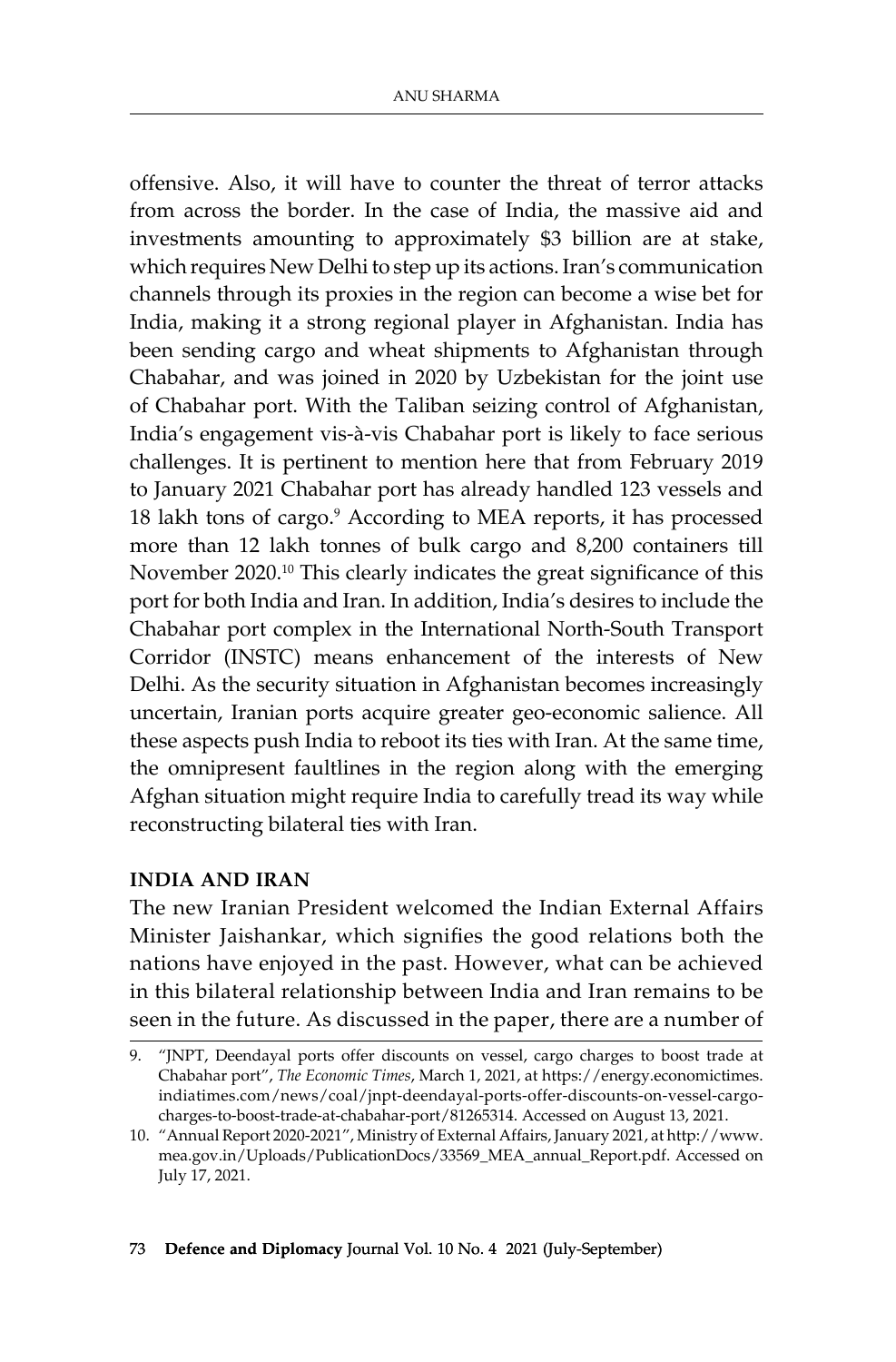factors on which India and Iran require to converge. Much depends on factors that are both internal and external. India's relations with Iran improved after the signing of the Joint Comprehensive Plan of Action (JCPOA) and removal of sanctions. India-Iran oil trade also improved significantly with Iran becoming India's second largest oil trading partner. This partnership resulted in India developing the two terminals of the Chabahar port in Iran. Connectivity is an imperative that partly explains India's engagement with Iran. The complex political situation unfolding in Afghanistan makes Iran the significant option for India for trade and transit.

The stress in the relations between India and Iran follows former US President Trump's 'maximum pressure' strategy against Iran. It also forced India to reduce its oil trade with Iran to be almost negligible in the year 2019. Added to this, the repeated calls of Iranian Supreme Leader terming the terrorist acts in Kashmir as "freedom struggle" has strained this bilateral relationship. On the issue related to the stand-off between Iran and the International Atomic Energy Agency (IAEA), New Delhi has always maintained that all JCPOA related issues should be resolved peacefully through dialogue and diplomacy. India has also extended the support to all such efforts which help in constructively addressing and resolving outstanding issues. It is further reiterated that all participants should adhere to their respective obligations under the resolution.<sup>11</sup>

For India, Iran is an essential gateway to not only the Central Asian or the larger Eurasian region, but also Afghanistan. Therefore, for the sake of geostrategic significance, it is necessary for India to continue its positive engagement with Iran for its own interests. At the same time, New Delhi should keep an eye on the increasing Chinese influence in Iran and the West Asian region which could be detrimental to India's interests. Also, India's growing proximity with the Arab world and Israel has become an issue of concern for Iran. In such a scenario, even if Iran gets a new

<sup>11.</sup> "India Urges Iran to Continue to Cooperate with IAEA for Verification", *Business Standard*, July 1, 2021, at https://www.business-standard.com/article/international/ india-urges-iran-to-continue-to-cooperate-with-iaea-for-verification-121070100250\_1. html. Accessed on July 17, 2021.